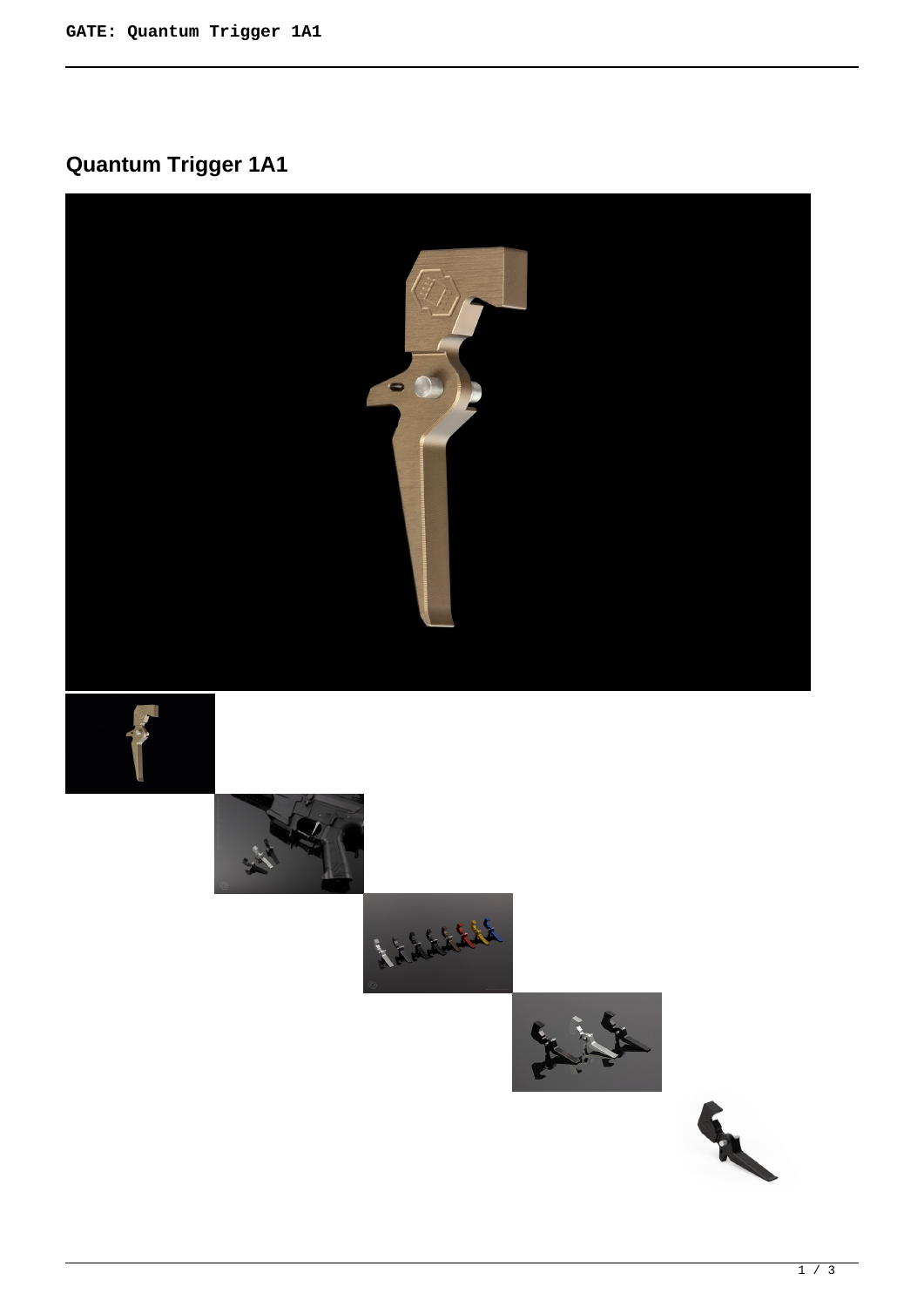Only for ASTER V2

Rating: Not Rated Yet **Price**  Base price with tax 125,10 PLN

Salesprice with discount

Sales price 125,10 PLN

Discount

[Ask a question about this product](https://www.gatee.eu/index.php?option=com_virtuemart&view=productdetails&task=askquestion&virtuemart_product_id=57&virtuemart_category_id=1&tmpl=component)

## Description

When hair trigger starts to be boring, it means you are ready for the next level. With Quantum Trigger and ASTER V2, you can set sensitivity from ludicrous 'touch' through 'hair' to full movement.

## **Features:**

- Ultra-high resolution even **60 trigger sensitivities** for the **1st mm** (**0.04 in**) of movement
- Even **470 possible sensitivity levels** for whole movement
- Designed to work with ASTER V2 optical sensors
- Dedicated especially for pros and skilled users
- Made from aluminium by CNC

Using the Quantum Trigger, you benefit from a totally new way of trigger detection. Instead of covering, the trigger precisely reflects the light. Shape and surface of the QT is unique and dedicated to work with ASTER V2 sensor. All these features give that extreme resolution.

This CNC Quantum Trigger is like a diamond among coal rocks. Dare to try it.

Compatible only with ASTER V2.

Notice: Quantum Trigger requires **at least** GCS 3.0 beta 5 (Windows/macOS) or GCS v1.5.6 (Android devices) and ASTER firmware version 3.1-03 or later.

Please note that due to different screen settings and light conditions, color of the products seen in the pictures may be slightly different than the actual item. Color differences may also occur between different batches of the product.

Price concerns 1 trigger.